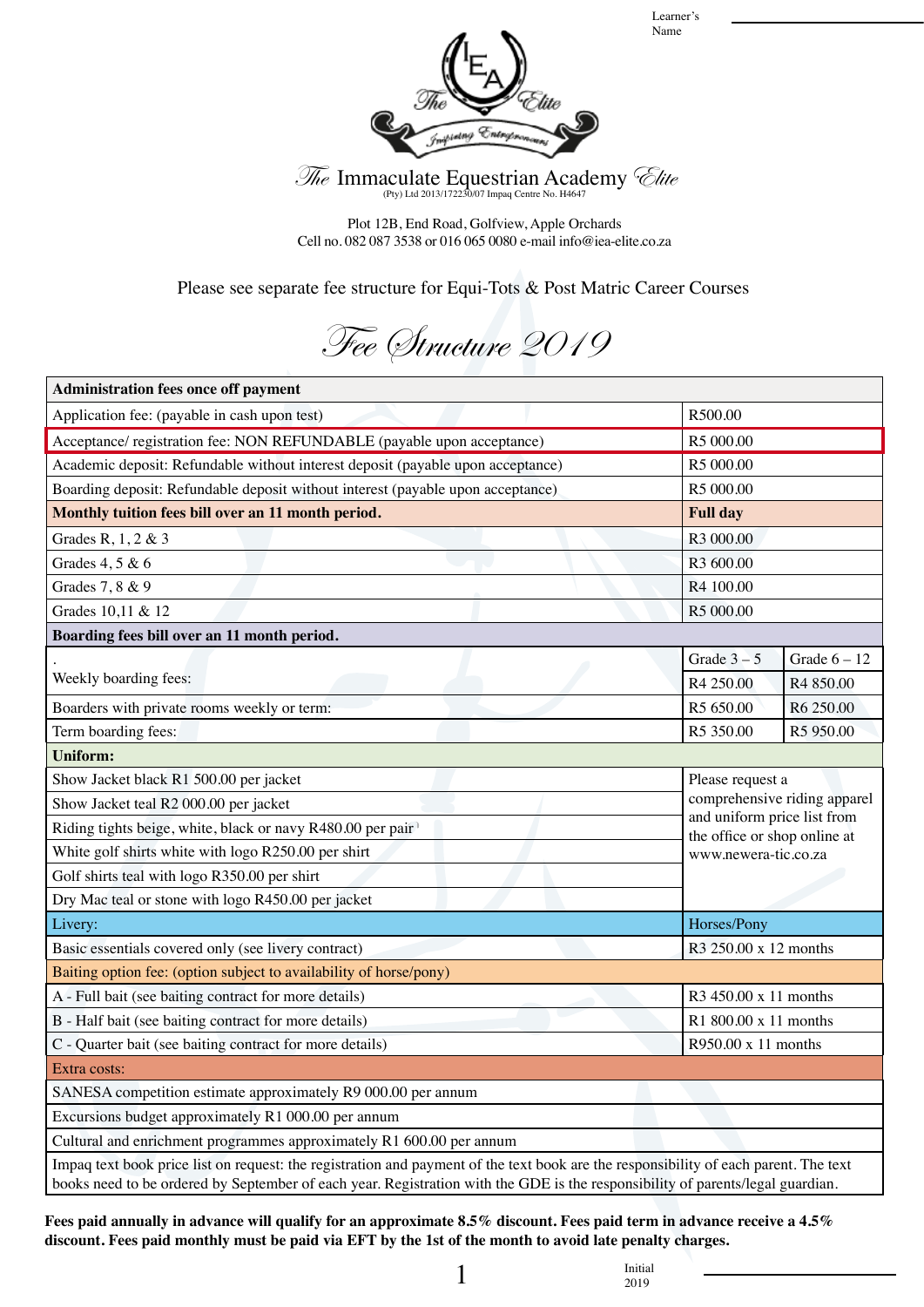Fees agreement terms and conditions

- 1. Tuition fees exclude certain exam fees and text books are additional to fees.
- 2. The IEA Elite may conduct a credit enquiry and/or credit information search about the parties with a credit information bureau, persons acting as their agents and/or credit grantors.
- 3. Monthly tuition fees are paid in 11 equal payments on the 1st day of each month until/including 1st November.
- 4. The academic and boarding fee deposit are refundable and will be refunded in full, interest free will be paid in December only provided correct termination of this contract has been followed, that one terms notice has been given and there are no outstanding fees.
- 5. The acceptance fee is NON REFUNDABLE and will be used towards the development of The IEA Elite.
- 6. The IEA Elite reserves the right to restrict admission of any learner in respect of whom monies to the academy are outstanding.
- 7. The IEA Elite reserves the right to withhold learner academic reports and exam results whose accounts are not paid up at the end of the tuition terms.
- 8. The IEA Elite reserves the right to restrict any learner from any grade including a matric learner from writing their examinations whose exam fees and tuition accounts are not paid in full.
- 9. A ONE TERM NOTICE in writing, is required when withdrawing a learner from The IEA Elite. A one terms notice reflecting the same charges as the last billing period will be charged to accounts on immediate withdrawal. Furthermore, to return any books and/ or equipment belonging to the academy which the learner has in their possession.
- 10. A 7.5% discount will be applied for annual payments paid on or before the 7th January each year. **Fees paid termly in advance receive a 3.5% discount.** Refunds will be given should there be termination of this agreement subject to a 10% fee being levied on the amount available for refund over the remaining 11 month period of the year in which the advance payment was made.
- 11. All payments received will be applied firstly to the reduction of interest, legal fees and fees in lieu of notice, sundry charges and arrears applicable and then to the reduction of current tuition fees.
- 12. In the case of a parent, guardian, or person responsible for the payment of fees being sequestrated and there are arrear fees, the learner's attendance at the tutor centre will be immediately suspended. The learner's continued attendance will be subject to all fees being paid in advance.
- 13. Sundry charges will be charged: for outings, enrichment & cultural lessons, and certain activities where outside facilitators are paid to do presentations, etc.
- 14. Although The Board will always endeavour not to increase tuition fees during the year, it reserves the right to do so if circumstances require it. A 10% increase in fees can reasonably be expected each year to provide for inflation and other costs.
- 15. A late payment charge will be levied at the rate of 15% on all accounts not settled by due date being the 1st of each month. Annual fees not paid in full by the 7th January and monthly fees not paid by the 1st day of each month will be regarded as overdue.
- 16. Non payment of account shall entitle The Board to cancel the enrolment of the learner forthwith. Should a debit order be returned by the bank, a surcharge of R250.00 will apply.
- 17. All bank charges for cash deposits will be for the debtors account. We encourage parents to pay for tuition fees via EFT.
- 18. The Board may in their sole discretion, grant refunds and make changes or adjustments to fees and other charges. A one month written notice shall be given.
- 19. The Board is then entitled to instruct the academy's attorneys to attend to the collection of outstanding accounts and both parents (whether natural, adoptive or foster parents) shall be jointly and severally liable for the payment of all costs incurred, on the scale as between attorney and own client, including collection fees.
- 20. Signature by the applicant/parents/guardian/caregiver of these terms and conditions shall be deemed to be an acknowledgement that the signatory has read, understood and agreed to the terms and conditions regarding the payment of the annual tuition fees for each respective academic year.
- 21. This commitment in its entirety will be valid from the date on which it is signed by the parent/guardian to the date on which the learner officially leaves the academy.

I/We undertake to adhere to the terms and conditions of the fee agreement.

2019

 $\sum_{\substack{2019}}$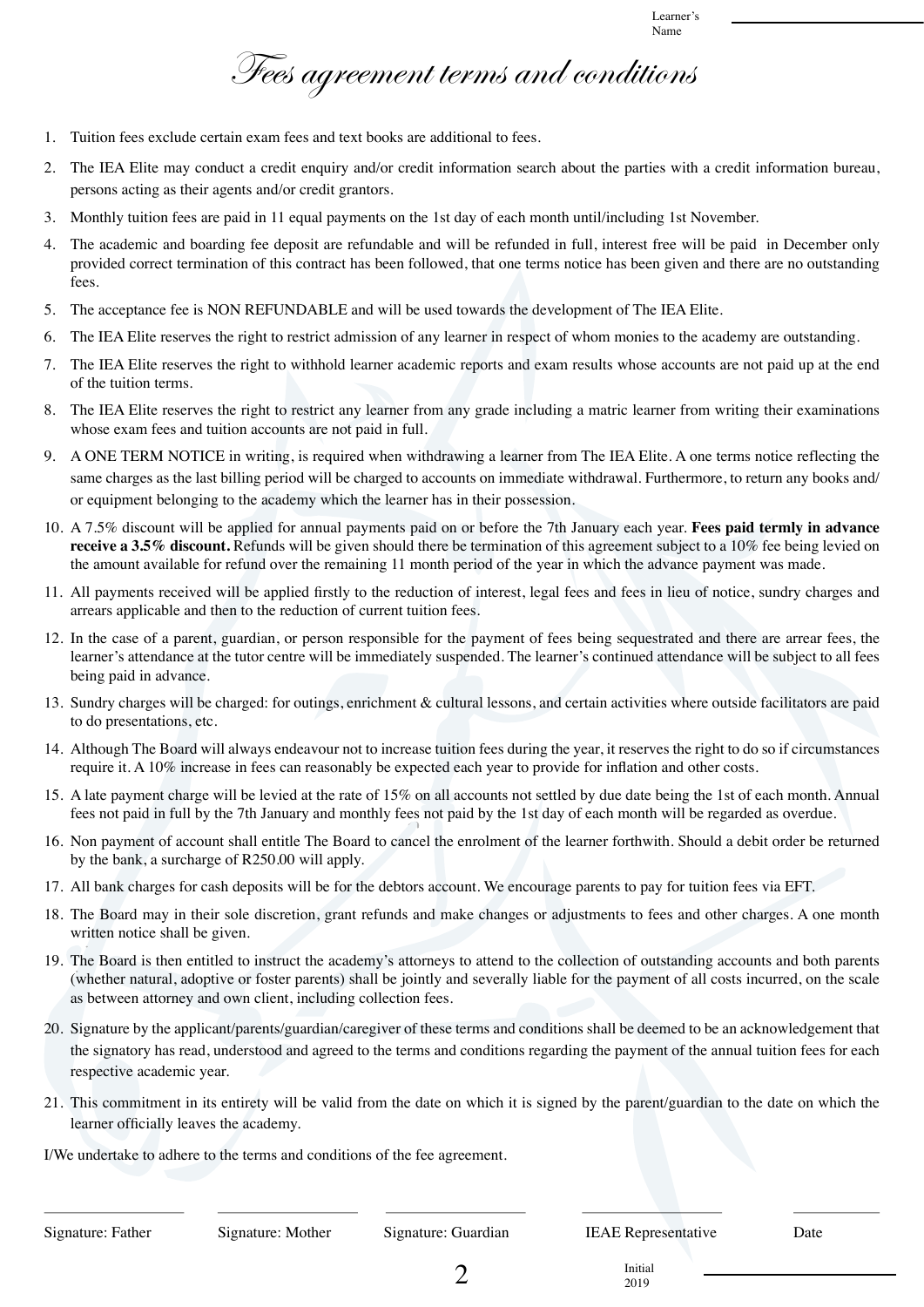Learner Name



I/We

Parent/s and or guardian/s of:

do hereby indemnify  $\mathcal{F}_\ell$  Immaculate Equestrian Academy  $\mathcal{F}_\ell$  their employees, representatives and contractors. I/We will not hold the aforementioned entities liable for any loss, damage, theft, injury or death sustained by owners, learners or their guests, family of such owner or learner, horses or ponies howsoever caused. I/We indemnify, and hold harmless, the above entities against any claim in this regard. My/Our signature hereto binds my/our estate and dependants to this indemnity.

The above mentioned learner and/or their property, including consequential or special damages of any nature, arising from negligence, including gross negligence or any other cause, howsoever arising from:

1. The transportation of the aforementioned learner, to or from school in respect of any school or sport activities and/or outings.

2. Any event which might occur at any of the academy premises, including but not limited to, the playground and stable yard.

3. Riding is a dangerous sport and therefore, riding is entirely at your own risk.

I/We have read and fully understand the nature and content hereof and agree to be bound hereby.

Signature: Father Signature: Mother Signature: Guardian IEAE Representative Date